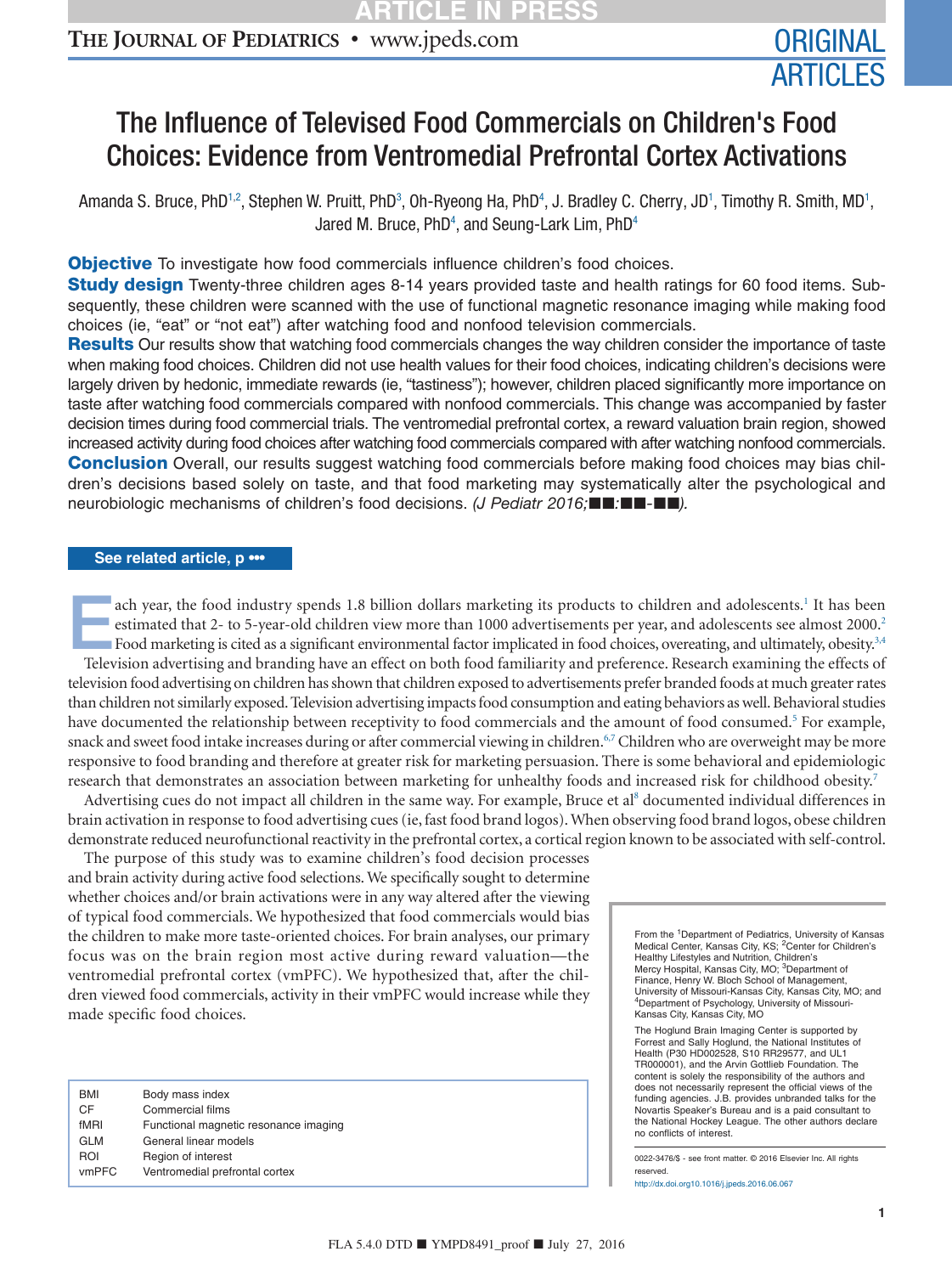# **Methods**

Twenty-three children between the ages of 8 and 14 years (mean = 10.5 years old; 11 boys) completed the study. Two additional children participated in a subset of the tasks but were excluded from further analyses because of behavioral or technical problems (ie, noncompliance to task instructions and incomplete decision tasks). Before participation, all children provided their assent, and their mothers provided their informed consent, as approved by the Human Subjects Committee of the University of Kansas Medical Center. Participants were in good health, right-handed, had normal or corrected-to-normal vision, and had no history of attention deficit hyperactivity disorder, psychiatric diagnoses, or neurologic or metabolic illnesses. Children were not taking any psychotropic medications and reported no history of lactose intolerance or allergies to any of the food items used in the experiment.

Participants were instructed not to eat for 3 hours before the experiment session to ensure heightened food motivation at the time of the food decision task. After arriving at the brain imaging center, children's heights and weights were measured with a stadiometer (PE-WM-60-84; Perspective Enterprises, Portage, Michigan) and scale (PS6600 ST; Befour, Saukville, Wisconsin) to calculate body mass index (BMI; kg/m<sup>2</sup>). The BMI scores were converted to age- and sex-adjusted BMI percentile scores (mean =  $56.1$ ,  $SD = 29.8$ , range  $6.2-97.1$ ). Then, before behavioral tasks, participants self-reported their hunger levels using an 11-point visual analog scale ("how hungry do you feel right now?"; mean =  $5.9$ ,  $SD = 3.2$ ).

Sixty food images were used for the behavioral foodrating task and functional magnetic resonance imaging (fMRI) food decision task. Images included 30 healthy food items (eg, apple, broccoli, asparagus) and 30 unhealthy food items (eg, glazed donut, French fries, marshmallows). All food pictures were high-resolution (72 dpi) color images with a size of  $300 \times 300$  pixels.

Six food and 6 nonfood television commercials were used in our study. These stimuli were selected from a recent study that investigated neural responses to food commercials in adolescents.<sup>9</sup> Among the original 20 brands included in the study by Gearhardt et al,<sup>10</sup> we selected 12 brands (6 from each category) relevant to children (**Table I**). All commercials were 15 seconds in length and were shown at the beginning of each block in the fMRI food decision task. The type of commercial (ie, food or nonfood) shown first was counterbalanced across participants. Each brand commercial  $(640 \times 480)$  pixels) was shown a total of 6 times (2 for each block condition in 2 different versions) throughout the experiment. After the fMRI study, desirability and familiarity ratings for each commercial were acquired separately via a 5-point Likert scale (**Table I**). Because of a technical malfunction, 1 participant's desirability and familiarity ratings were not recorded. The stimulus presentation and behavioral response collection were controlled by Presentation software (version 17; Neurobehavioral Systems, Berkley, California).

| Table I. Commercial stimuli |  |  |  |
|-----------------------------|--|--|--|
|-----------------------------|--|--|--|

Fo

| <b>Food commercials</b>          |  |  |  |  |  |
|----------------------------------|--|--|--|--|--|
| Liking: mean = $3.63$ (SD = .60) |  |  |  |  |  |

| <b>Nonfood commercials</b>            |  |  |
|---------------------------------------|--|--|
| (6) Wendy's                           |  |  |
| (5) Subway                            |  |  |
| (4) McDonald's                        |  |  |
| (3) Denny's                           |  |  |
| (2) Chili's Grill & Bar               |  |  |
| (1) Applebee's                        |  |  |
| Familiarity: mean = $4.11$ (SD = .82) |  |  |
|                                       |  |  |

Before the food rating task began, all of the food images were introduced by the research staff to ensure participants were familiar with each of the foods. To ensure participants understood the food rating tasks, the task type was cued by an initial instruction display ("taste rating task" or "health rating task"), and a 4-point rating scale (ranging from "very bad" to "very good" or from "very unhealthy" to "very healthy") was presented below the food image during the rating decision period. Participants first provided separate ratings for taste attributes ("very bad," "bad," "good," or "very good") and health attributes ("very unhealthy," "unhealthy," "healthy," or "very healthy") for each food item presented on a laptop monitor via buttons on the keyboard. Participants provided ratings in 2 separate tasks (a taste rating task and a health rating task), and the order in which the 2 tasks were presented was counterbalanced across participants. For each food item, children were instructed to provide the taste rating regardless of health attributes, or to provide the health rating regardless of taste attributes. All rating runs were randomized and remained on the computer screen until a definite response was recorded. Rating trials were separated by a 1-second fixation cross screen. Because of a technical issue, 2 participants' behavioral ratings were not recorded, and thus their responses were excluded from further analyses requiring those data.

Inside the magnetic resonance imaging scanner, participants engaged in the food decision task (total scanner time of approximately 30 minutes). The food decision task included 3 different types of commercial film condition blocks ("Food Commercials," "Nonfood Commercials," and "No Commercials" conditions) that were presented randomly. Each block began with the participants watching one 15-second television commercial (Food Commercial, Nonfood Commercial, or blank screen), then was followed by 10 food decision trials (**[Figure 1](#page-2-0)**). In food decision trials, children were asked to make decisions about how much they wanted to eat the food item presented on the screen.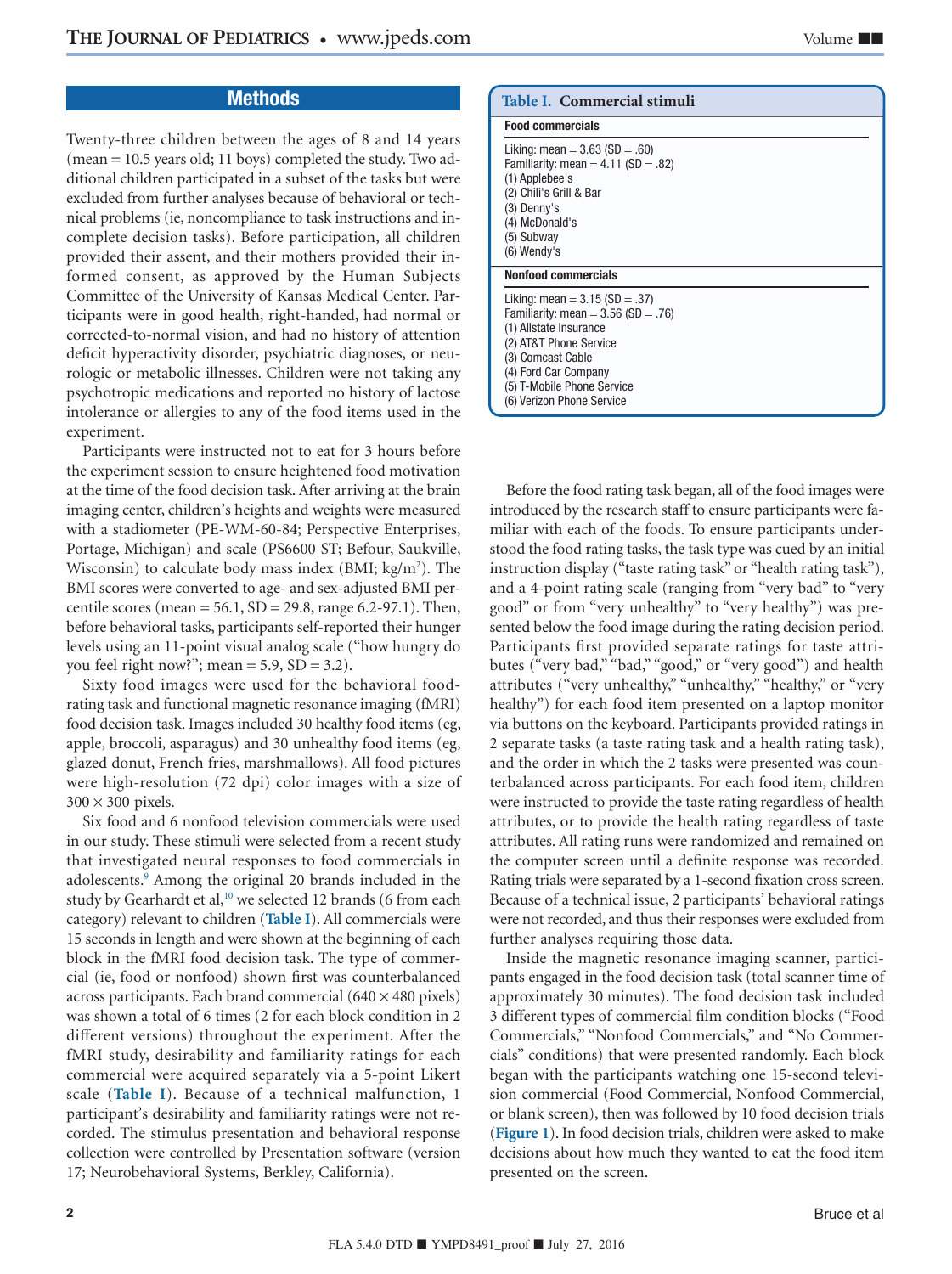<span id="page-2-0"></span>

Figure 1. Food choice task consisted of 3 different commercial block conditions. Each block began with a block cue screen, and then was followed by 10 food choice trials. The order of blocks and food choices within a block were randomized. Children were asked to make food decision by using a 4-point scale ("strong no ~ strong yes" or "strong yes ~ strong no"; counterbalanced across participants).

To ensure participants' choices remained nonhypothetical and incentive-compatible throughout the task, participants were instructed and encouraged to make their food decisions as real choices, as one of these choices would be selected randomly, and the food item chosen would be given to them to eat at the end of the fMRI experiment. Participants completed 3 runs of the decision task, and each run included 2 food commercial blocks, 2 nonfood commercial blocks, and 2 no commercial blocks. The block type was cued by an initial 2-second instructional display. The order of blocks and the order of trials within each block were randomized fully. The randomization sequence was generated separately for each subject. Participants completed a total of 180 decision trials throughout the 3 blocks (60 choices for each type of commercial block). Participants were asked to enter their food decisions using a 4-point scale ("strong no," "no," "yes," or "strong yes") during a maximum time limit of 4 seconds, after which the presented food image disappeared from the screen. The decision scale was presented below the food image. To exclude motor-related responses of no interest in the fMRI data analyses, the response button mapping (from "strong no" to "strong yes" or from "strong yes" to "strong no") was counterbalanced across participants. Decision trials were separated by a fixation cross screen of random duration (uniform: 1-5 seconds).

Anatomical and functional scans were acquired with a Siemens 3-T Magnetom Skyra scanner (Siemens Medical Systems, Erlangen, Germany) with a 12-channel head coil at the Hoglund Brain Imaging Center of the University of Kansas Medical Center. Anatomical images were acquired first with a high-resolution MPRAGE sequence (1-mm isotropic voxel; 256-mm field of view). Next, blood oxygenation leveldependent contrast functional images were acquired with gradient-echo echo-planar T2\*-weighted imaging. To optimize functional sensitivity of signals in the orbitofrontal cortex, T2\* images were acquired in an oblique orientation of 35° to the anterior commissure-posterior commissure line. Each functional volume consisted of 48 axial slices (repetition time = 2530 milliseconds; echo time = 25 milliseconds; flip angle =  $90^\circ$ ; field of view = 192 mm;  $64 \times 64$  matrix; 3-mm isotropic voxel). A total of 585 volumes were acquired through 4 functional runs.

The Influence of Televised Food Commercials on Children's Food Choices: Evidence from **3** Ventromedial Prefrontal Cortex Activations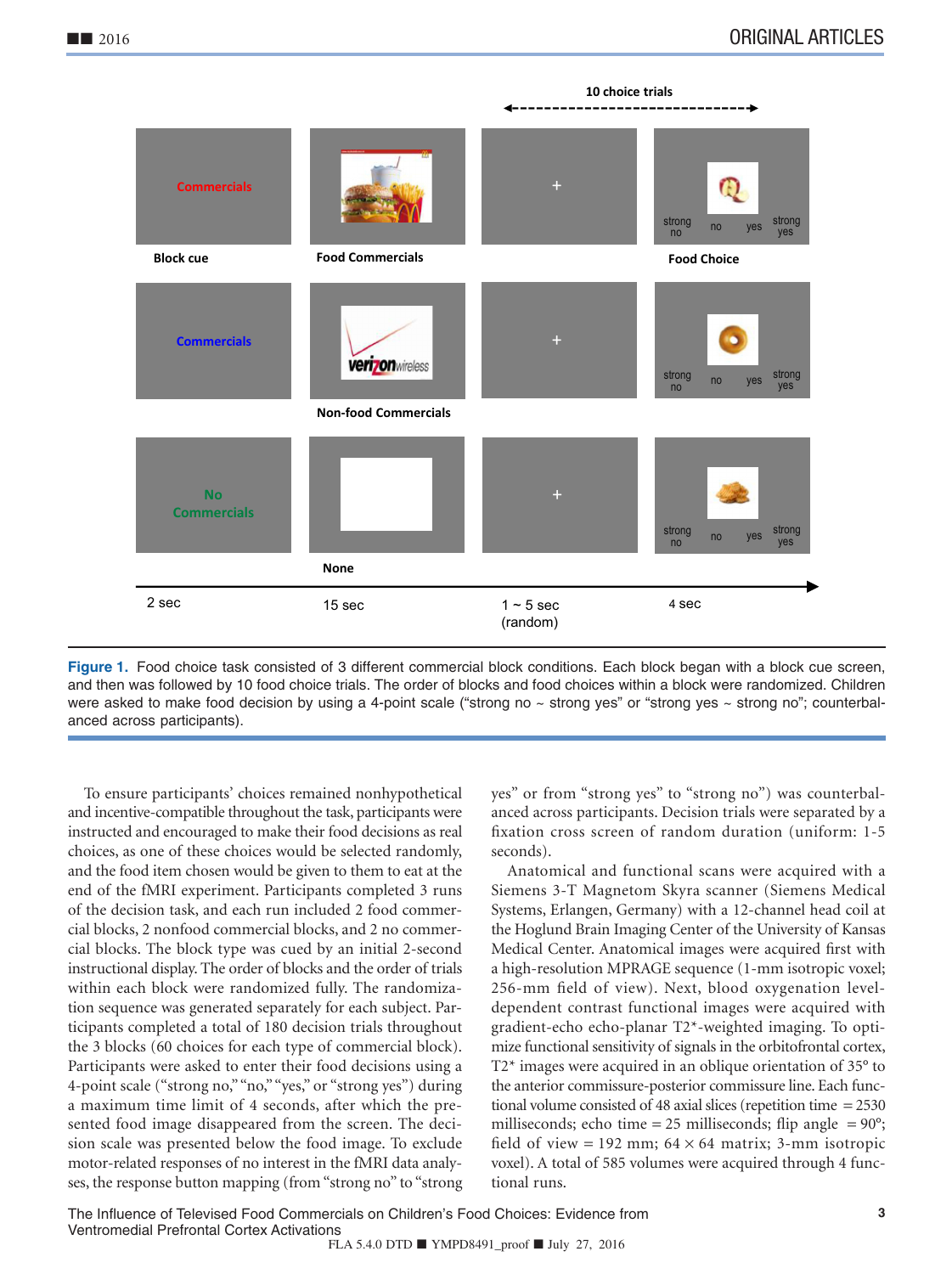Analysis of fMRI data was performed with the AFNI package, $11$  as well as custom MATLAB scripts. The first 2 functional volumes of each run were removed to account for the equilibration effects of magnetization. The following processing steps were applied sequentially: slice-time correction, motion correction, spatial resampling  $(3 \times 3 \times 3 \text{ mm})$  and normalization to the standard Talairach template,<sup>12</sup> Gaussian spatial smoothing (full width at half maximum: 6 mm), and intensity normalization (each voxel's mean was set to 100).

## **Statistical Analyses**

We estimated several general linear models (GLMs) of the blood oxygenation level-dependent responses. All of the models allowed for first-order autoregression and included 6 motion parameters, constants, and linear time trends for each run as regressors-of-non-interest. A 2-stage mixed-effects analysis was performed in which the regression coefficients for each condition of interest were tested across participants via *t* tests. Twotailed tests were used for all analyses.

We performed multiple comparison corrections at the cluster level using Monte Carlo simulations with the AlphaSim program [\(http://afni.nimh.nih.gov\)](http://afni.nimh.nih.gov). Statistical inferences at the whole-brain level were carried out at a corrected threshold of *P* < .05 by imposing a *P* < .005 statistical threshold and a minimum cluster extent of 48 voxels. For predetermined regions of interest, we performed small volume corrections at the cluster level (*P* < .005 and extent threshold of 14 voxels for vmPFC). Activation coordinates are reported using Talairach coordinates.

We estimated the GLM on fMRI time-series data to identify brain regions that are systematically varied by our commercial stimuli and food decision choice trials. The statistical model included the following regressors: (1) food commercial event (15 seconds); (2) food choice trials of the food commercial block (with a duration from food stimulus onset to the decision time); (3) nonfood commercial event (15 seconds); (4) food choice trials of the non-food commercial block (with a duration from food stimulus onset to the decision time); (5) no commercial event (blank screen) (15 seconds); and (6) food choice trials of the no commercial block (with a duration from food stimulus onset to the decision time). The GLM also included block cues and missed trials as regressors of noninterest. All events were convolved with a canonical hemodynamic response function.

We carried out an independent regions of interest (ROI) analysis to further investigate how the vmPFC activity at the time of children's food choices is modulated by previous exposure to food commercials compared with nonfood commercials. The analysis involved the following steps. First, the vmPFC ROI was defined from the group-level contrast for the commercial film (food and nonfood combined) vs no commercial periods (blank). We expected that children would have positive experiences while watching the commercial compared with no commercial period, which would activate the brain reward circuitry including the vmPFC. Note that this contrast was independent of the decision events we were specifically testing (ie, no overlap). Second, for every subject we computed an average response measure by averaging the estimated individual voxel coefficients within the ROI (6-mm sphere from the peak;  $x = 5$ ,  $y = 47$ ,  $z = -7$ ) for a particular contrast of interest. Third, the group level inference was made by performing a *t* test at *P* < .05 (2-sided).

# **Results**

#### **Behavioral Results**

We examined whether watching food or nonfood commercials would change overall decision values of the food items. Food decision values acquired during the fMRI food decision task were coded using a 4-point scale (1: strong no, 2: no, 3: yes, and 4: strong yes). First, a 1-way repeated measures ANOVA on the mean food decision values was not significant  $(F[2,44] = .39, P = .68, \eta^2 = .03)$ . We speculated that such short (15-second) food commercials might not be strong enough to make immediate decision changes in our experimental paradigm, but it could systematically change the way children make food choices overall.

Next, we predicted that across all conditions, children generally would make their food decisions primarily by the use of taste attribute values rather than incorporating health attribute values, and children would more heavily rely on taste attribute values for their food choices after watching food commercials. To test our behavioral hypotheses for taste and health attributes, we fitted a linear regression model of taste and health ratings on children's decisions separately for each commercial condition. Then, we performed *t* tests with estimated regression coefficients for group-level analyses. As shown in **[Figure 2](#page-4-0)**, A, children's taste ratings significantly predicted food decisions for all 3 conditions (mean  $\beta$  food = .68,  $t[20] = 14.64$ , *P* < .001; mean  $\beta$  <sub>non-food</sub> = .63,  $t[20] = 11.73$ , *P* < .001; mean  $\beta_{\text{blank}} = .66, t[20] = 12.44, P < .001$ , and health ratings did not (mean  $\beta$  food = .01, *t*[20] = .38, *P* = .71; mean  $\beta_{\text{non-food}} = .03, t[20] = .77, P = .45; \text{mean } \beta_{\text{blank}} = .04, t[20] = 1.12,$  $P = .28$ ). This implies that the health benefits of the children's food choices were secondary to taste when making their food choices.

To compare the effect of food vs nonfood commercials on decisions involving taste information, we performed a planned, paired *t* test on regression beta coefficients of taste attributes between the 2 commercial conditions. Interestingly, the decision weight of taste value was significantly increased after the children watched food commercial films (CF) compared with nonfood CF  $(t[20] = 2.22, P < .05)$ , suggesting that the children's food decision process shifted towards valuing the tastiness of foods more highly after watching television food commercials. Subsequently, in a similar way, we compared the decision time between 2 CF conditions (**[Figure 2](#page-4-0)**, B). Because of large variability of children's reaction time data, we analyzed each child's median to minimize the effects of outliers. Again, a paired *t* test result showed that children made food choices faster after watching food CF compared with nonfood CF (mean  $_{\text{food}} = 1232 \text{ ms}$  [SD = 262], mean  $_{\text{non-food}} = 1273 \text{ ms}$  $[SD = 257]$ ;  $t[22] = -2.28$ ,  $P < .05$ ).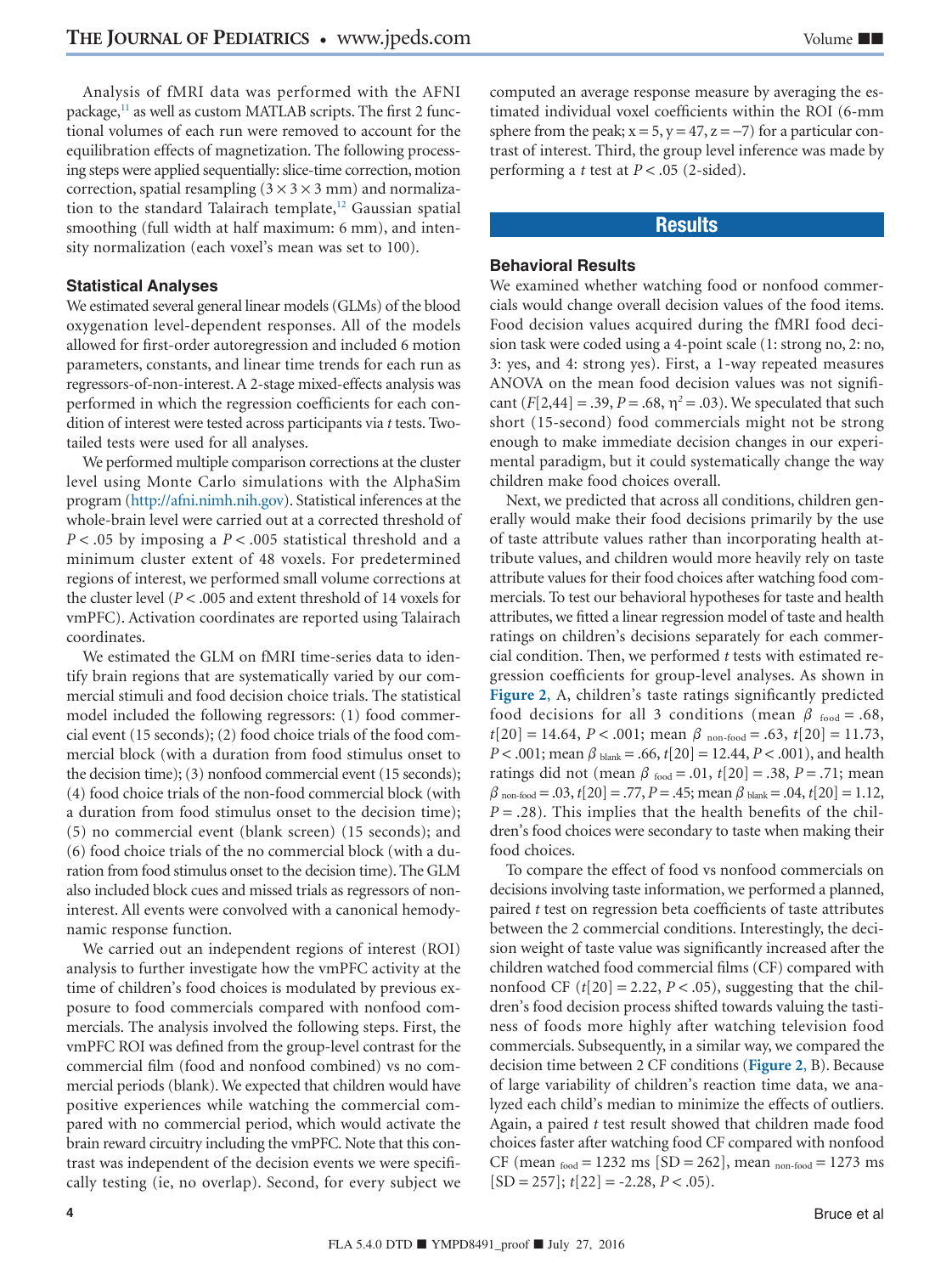<span id="page-4-0"></span>

**Figure 2.** A, Child participants' food choices were solely predicted by taste ratings (all P < .001). In all conditions, health ratings were not significant (all *P* > .05). The influence of tastiness on children's food choices was increased significantly after watching food commercials compared with nonfood commercials. **B,** Child participants made food decisions quicker after watching food commercials compared with nonfood commercials. To reduce effects of outliers, median reaction times were calculated for each individual. All error bars denote SE.

# **fMRI Results**

We examined fMRI data to explore how children's brain responded to 3 different commercial conditions (**Table II**).A comparison between food commercial and no commercial conditions showed broad brain activations including the vmPFC regions in brain reward circuits as well as sensory regions (*P* < .05 corrected; **[Figure 3](#page-6-0)**,A [available a[twww.jpeds.com\]](http://www.jpeds.com)). In our wholebrain analysis (*P* < .05 corrected), however, we did not observe any significant differences between food and non-food commercial presentations except for the right fusiform gyrus.

Next, we compared the decision trials of 3 commercial conditions. Consistent with our hypothesis, the vmPFC activity at the time of children's food choices was significantly increased after they watched food commercials compared with nonfood commercials (*P* < .05 corrected; **[Figure 3](#page-6-0)**, B).

| Table II. Brain regions in response to commercials and<br>in response to choices |     |                  |             |               |            |  |  |  |
|----------------------------------------------------------------------------------|-----|------------------|-------------|---------------|------------|--|--|--|
|                                                                                  |     | <b>Talairach</b> |             |               |            |  |  |  |
|                                                                                  | L/R | x                | V           | z             | t          |  |  |  |
| Brain region response during commercial<br>Food $CF > NoCF$                      |     |                  |             |               |            |  |  |  |
| vmPFC                                                                            |     | 5                | 44          | $-10$         | 4.51       |  |  |  |
| Parahippocampal gyrus/amygdala                                                   | L   | $-31$            | $-16$       | $-7$          | 5.09       |  |  |  |
|                                                                                  | R   |                  | $23 - 7$    | $-10$         | 5.82       |  |  |  |
| Superior temporal gyrus                                                          | L   |                  | $-58 - 12$  | 5             | 7.38       |  |  |  |
|                                                                                  | R   | 44               | $-28$       | 8             | 6.88       |  |  |  |
| Occipital gyrus/fusiform gyrus                                                   | L   |                  | $-46$ $-70$ | $-4$          | 10.43      |  |  |  |
|                                                                                  | R   | 38               | $-40$       | $-16$         | 11.07      |  |  |  |
| Nonfood $CF > No CF$                                                             |     |                  |             |               |            |  |  |  |
| Superior temporal gyrus                                                          | L   |                  | $-52 -25$   | 5             | 6.34       |  |  |  |
|                                                                                  | R   |                  | $62 -13$    | $\mathcal{P}$ | 8.15       |  |  |  |
| Occipital gyrus/fusiform gyrus                                                   | L   |                  | $-40 -49$   | $-19$         | 7.16       |  |  |  |
|                                                                                  | R   |                  | $14 - 91$   | $-13$         | 7.31       |  |  |  |
| Precuneus                                                                        | L   |                  | $-4$ $-73$  | 44            | $-4.97$    |  |  |  |
|                                                                                  | R   | 17               | -67         | 32            | $-6.26$    |  |  |  |
| Food $CF >$ Nonfood $CF$                                                         |     |                  |             |               |            |  |  |  |
| Fusiform gyrus                                                                   |     | 17               | $-71$       | $-11$         | 4.11       |  |  |  |
| Brain region response at time of choice<br>Choices: food $CF >$ nonfood $CF$     |     |                  |             |               |            |  |  |  |
| vmPFC                                                                            | L/R | 5                | 44          | -4            | $4.23$ svc |  |  |  |

<span id="page-4-1"></span>L, left; R, right.

svc,  $P < .05$  with small volume correction (height threshold  $t = 3.12$ ,  $P < .005$ ; extent threshold  $k = 48$  voxels;  $k = 14$  voxels for vmPFC).

The Influence of Televised Food Commercials on Children's Food Choices: Evidence from **5** Ventromedial Prefrontal Cortex Activations

Considering that identical food images were shown across all commercial conditions, our results suggest that the vmPFC activity reflects changes in the decision process caused by the previous television food commercial exposure. No other region showed significant activations in whole-brain analyses, including the contrasts with the no commercials condition.

To further confirm the robustness of our whole-brain findings and correlational analyses, we performed additional ROI analyses. The vmPFC ROI was selected independently from the commercial period contrast. Then, the vmPFC activity was compared for the decision periods (**Table II**). As shown in **[Figure 4](#page-6-0)**, A (available at [www.jpeds.com\)](http://www.jpeds.com), the vmPFC activity at the time of choices was significantly different depending on the type of commercials that children watched before their decisions  $(t[22] = 2.90, P < .01)$ .

Finally, we explored whether the vmPFC activity differences are related to children's body weight status (assessed by the use of their calculated BMI percentile score) or motivational status (ie, self-reported hunger level). The commercial effect on the vmPFC activity was not significantly correlated with body mass  $(r[21] = .08, P = .72)$ . Interestingly, however, the vmPFC activity differences positively correlated with the hunger level children reported just before fMRI scans  $(r[21] = .47, P < .05;$  **[Figure 4](#page-6-0)**, A), implying that the neural commercial effect was larger when children were hungry. This correlation remained significant even after we controlled for liking and familiarity ratings for the commercials (*rpartial*[16] = .52,  $P < .05$ ).

# **Discussion**

From our behavioral results, we observed that children's ratings of a food item's taste predicted their choices. This finding is not surprising, given children's propensity toward choosing foods that are delicious, regardless of their health benefits. Previous studies have shown that taste is the primary predictor of product choice.<sup>13</sup> This reliance on the taste of the item was quite robust and occurred for those foods appearing after food commercials, nonfood commercials, and no commercial. The health ratings of the foods did not predict children's food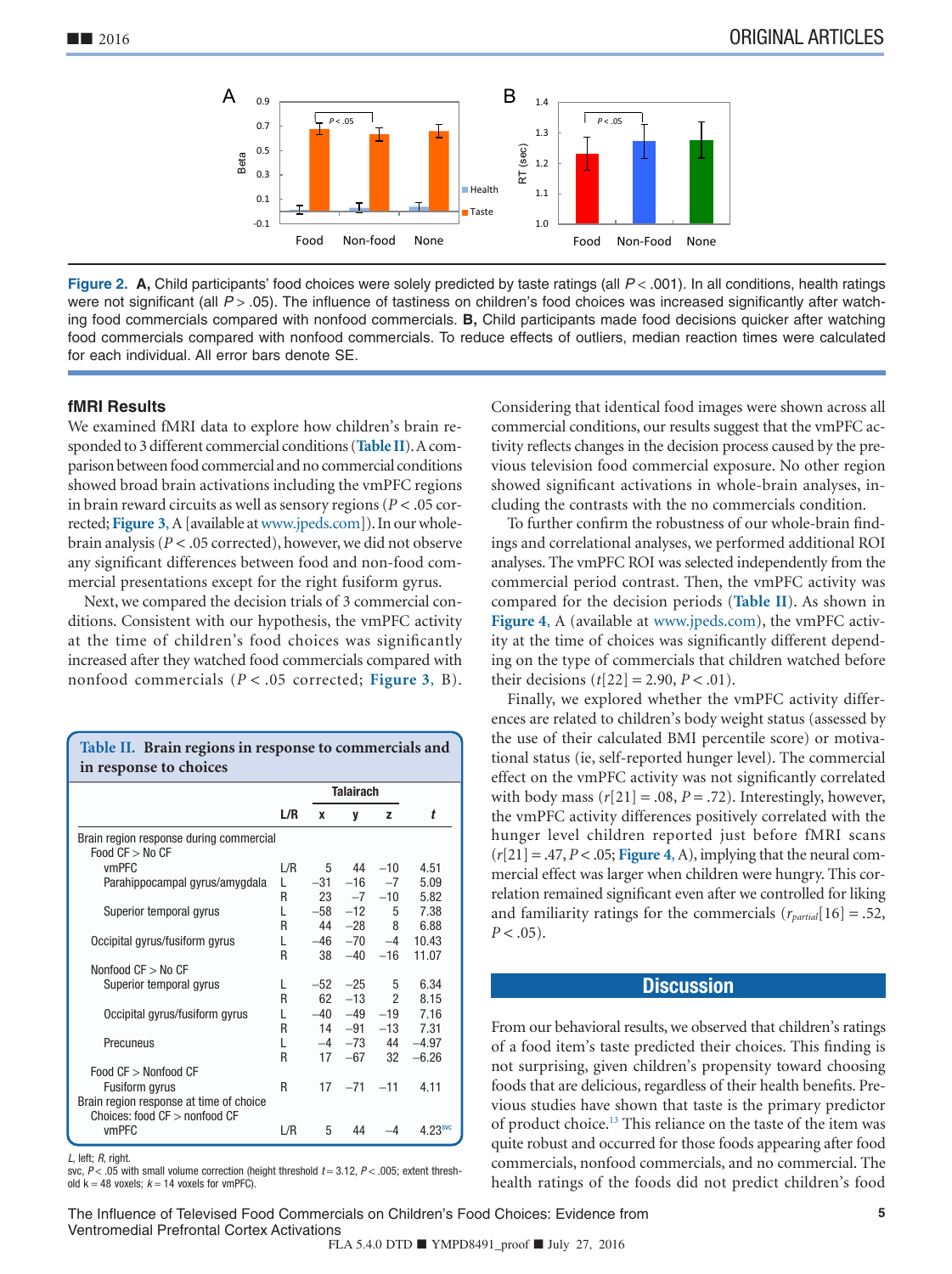choices, which contradicts previous findings from adults. $14,15$ It seems that in contrast to adults, children place more emphasis on the taste when making decisions whether they wish to consume the food.

Watching food commercials increased the influence of the taste attribute further compared with nonfood commercials. That is, children favored specific items, and placed an even greater emphasis on taste attributes of these items, after watching the food commercials. This did not happen for the nonfood commercials.

Our results showed that watching food commercials changed the way children assess the importance of taste when making food choices. Children placed significantly more importance on taste after watching food commercials compared with nonfood commercials. It is possible that the food commercials prime children to focus on the more hedonic aspects of food. Food commercials may prompt children to consider their liking and wanting of specific food items, irrespective of the lack of any health benefits. This increased emphasis on taste may make it even more difficult for relevant caregivers to encourage healthy food choices. This evidence has implications for policies related to food advertising to children.

We also compared the time it took children to make a decision on foods after food commercials compared with after nonfood commercials. Overall, these results suggest that viewing food commercials may increase the propensity for children to make faster, more impulsive decisions.

The vmPFC, a brain region known to be associated with reward and value assessment,<sup>16</sup> showed increased activity at the time of food choice after watching food commercials compared with nonfood commercials. That is, food commercials increased brain activity in the specific brain region focused on encoding value. This shows that food commercials stimulate children's brains in a way that nonfood commercials do not. When we examined self-reported hunger levels in conjunction with the effects of the food commercials, the results were striking: the more hunger the child reported, the greater the vmPFC activity. These results suggest that when children are hungry, the effect of food commercials on brain activity may be particularly pronounced.

There are several limitations to the current study. First, our sample size was moderate, and future studies should use larger groups of youths and perhaps examine the effects of age on food decisions. Some of the nonfood commercials we used were for products that may be less relevant to children (ie, Allstate). Also, it would be worthwhile to study brain activity differences between lean children and overweight or obese children when making food decisions after watching commercials. Although the current design precludes an examination, future studies should make a distinction between healthy and unhealthy food choices. Overall, our results suggest food marketing can systematically bias psychological and neurobiological mechanisms of children's food decisions. ■

Submitted for publication Feb 12, 2016; last revision received May 10, 2016; accepted Jun 24, 2016

Reprint requests: Amanda Bruce, PhD, Department of Pediatrics, University of Kansas Medical Center, 3901 Rainbow Blvd, Kansas City, KS 66160. E-mail: [abruce@kumc.edu](mailto:abruce@kumc.edu)

# **References**

- <span id="page-5-0"></span>1. [Federal Trade Commission. A review of food marketing to children and](http://refhub.elsevier.com/S0022-3476(16)30496-6/sr0010) [adolescents: follow-up report. Washington \(DC\): Federal Trade Com](http://refhub.elsevier.com/S0022-3476(16)30496-6/sr0010)[mission; 2012.](http://refhub.elsevier.com/S0022-3476(16)30496-6/sr0010)
- <span id="page-5-1"></span>2. [Powell LM, Schermbeck RM, Szczypka G, Chaloupka FJ, Braunschweig](http://refhub.elsevier.com/S0022-3476(16)30496-6/sr0015) [CL. Trends in the nutritional content of television food advertisements](http://refhub.elsevier.com/S0022-3476(16)30496-6/sr0015) [seen by children in the United States. Arch Pediatr Adolesc Med](http://refhub.elsevier.com/S0022-3476(16)30496-6/sr0015) [2011;165:1078-86.](http://refhub.elsevier.com/S0022-3476(16)30496-6/sr0015)
- <span id="page-5-2"></span>3. [Goris JM, Petersen S, Stamatakis E, Veerman JL. Television food adver](http://refhub.elsevier.com/S0022-3476(16)30496-6/sr0020)[tising and the prevalence of childhood overweight and obesity:](http://refhub.elsevier.com/S0022-3476(16)30496-6/sr0020) [a multicountry comparison. Public Health Nutr 2010;13:1003-12.](http://refhub.elsevier.com/S0022-3476(16)30496-6/sr0020)
- 4. [Institute of Medicine. Food marketing to children: threat or opportu](http://refhub.elsevier.com/S0022-3476(16)30496-6/sr0025)[nity? Washington \(DC\): National Academies Press; 2006.](http://refhub.elsevier.com/S0022-3476(16)30496-6/sr0025)
- <span id="page-5-3"></span>5. [Boyland EJ, Halford JC. Television advertising and branding. Effects on](http://refhub.elsevier.com/S0022-3476(16)30496-6/sr0030) [eating behaviour and food preferences in children. Appetite 2013;62:236-](http://refhub.elsevier.com/S0022-3476(16)30496-6/sr0030) [41.](http://refhub.elsevier.com/S0022-3476(16)30496-6/sr0030)
- <span id="page-5-4"></span>6. [Halford JC, Gillespie J, Brown V, Pontin EE, Dovey TM. Effect of tele](http://refhub.elsevier.com/S0022-3476(16)30496-6/sr0035)[vision advertisements for foods on food consumption in children. Ap](http://refhub.elsevier.com/S0022-3476(16)30496-6/sr0035)[petite 2004;42:221-5.](http://refhub.elsevier.com/S0022-3476(16)30496-6/sr0035)
- <span id="page-5-5"></span>7. [Harris JL, Bargh JA, Brownell KD. Priming effects of television food ad](http://refhub.elsevier.com/S0022-3476(16)30496-6/sr0040)[vertising on eating behavior. Health Psychol 2009;28:404-13.](http://refhub.elsevier.com/S0022-3476(16)30496-6/sr0040)
- <span id="page-5-6"></span>8. [Bruce AS, Lepping RJ, Bruce JM, Cherry JB, Martin LE, Davis AM, et al.](http://refhub.elsevier.com/S0022-3476(16)30496-6/sr0045) [Brain responses to food logos in obese and healthy weight children. J Pediatr](http://refhub.elsevier.com/S0022-3476(16)30496-6/sr0045) [2013;162:759-764 e752.](http://refhub.elsevier.com/S0022-3476(16)30496-6/sr0045)
- <span id="page-5-7"></span>9. [Rapuano KM, Huckins JF, Sargent JD, Heatherton TF, Kelley WM. In](http://refhub.elsevier.com/S0022-3476(16)30496-6/sr0050)[dividual differences in reward and somatosensory-motor brain regions](http://refhub.elsevier.com/S0022-3476(16)30496-6/sr0050) [correlate with adiposity in adolescents. Cereb Cortex 2016;26:2602-11.](http://refhub.elsevier.com/S0022-3476(16)30496-6/sr0050)
- <span id="page-5-8"></span>10. [Gearhardt AN, Yokum S, Stice E, Harris JL, Brownell KD. Relation of](http://refhub.elsevier.com/S0022-3476(16)30496-6/sr0055) [obesity to neural activation in response to food commercials. Soc Cogn](http://refhub.elsevier.com/S0022-3476(16)30496-6/sr0055) [Affect Neurosci 2014;9:932-8.](http://refhub.elsevier.com/S0022-3476(16)30496-6/sr0055)
- <span id="page-5-9"></span>11. [Cox RW. AFNI: software for analysis and visualization of functional mag](http://refhub.elsevier.com/S0022-3476(16)30496-6/sr0060)[netic resonance neuroimages. Comput Biomed Res 1996;29:162-73.](http://refhub.elsevier.com/S0022-3476(16)30496-6/sr0060)
- <span id="page-5-10"></span>12. [Talairach J, Tournoux P. Co-planar stereotaxic atlas of the human brain.](http://refhub.elsevier.com/S0022-3476(16)30496-6/sr0065) [New York \(NY\): Thieme Medical Publishers Inc; 1988.](http://refhub.elsevier.com/S0022-3476(16)30496-6/sr0065)
- <span id="page-5-11"></span>13. [Heard AM, Harris AL, Liu S, Schwartz MB, Li X. Piloting an online grocery](http://refhub.elsevier.com/S0022-3476(16)30496-6/sr0070) [store simulation to assess children's food choices. Appetite 2015;96:260-](http://refhub.elsevier.com/S0022-3476(16)30496-6/sr0070) [7.](http://refhub.elsevier.com/S0022-3476(16)30496-6/sr0070)
- <span id="page-5-12"></span>14. [Hare TA, Camerer CF, Rangel A. Self-control in decision-making in](http://refhub.elsevier.com/S0022-3476(16)30496-6/sr0075)[volves modulation of the vmPFC valuation system. Science 2009;324:646-](http://refhub.elsevier.com/S0022-3476(16)30496-6/sr0075) [8.](http://refhub.elsevier.com/S0022-3476(16)30496-6/sr0075)
- 15. [Hutcherson CA, Plassmann H, Gross JJ, Rangel A. Cognitive regulation](http://refhub.elsevier.com/S0022-3476(16)30496-6/sr0080) [during decision making shifts behavioral control between ventromedial](http://refhub.elsevier.com/S0022-3476(16)30496-6/sr0080) [and dorsolateral prefrontal value systems. J Neurosci 2012;32:13543-54.](http://refhub.elsevier.com/S0022-3476(16)30496-6/sr0080)
- <span id="page-5-13"></span>16. [Levy DJ, Glimcher PW. The root of all value: a neural common cur](http://refhub.elsevier.com/S0022-3476(16)30496-6/sr0085)[rency for choice. Curr Opin Neurobiol 2012;22:1027-38.](http://refhub.elsevier.com/S0022-3476(16)30496-6/sr0085)